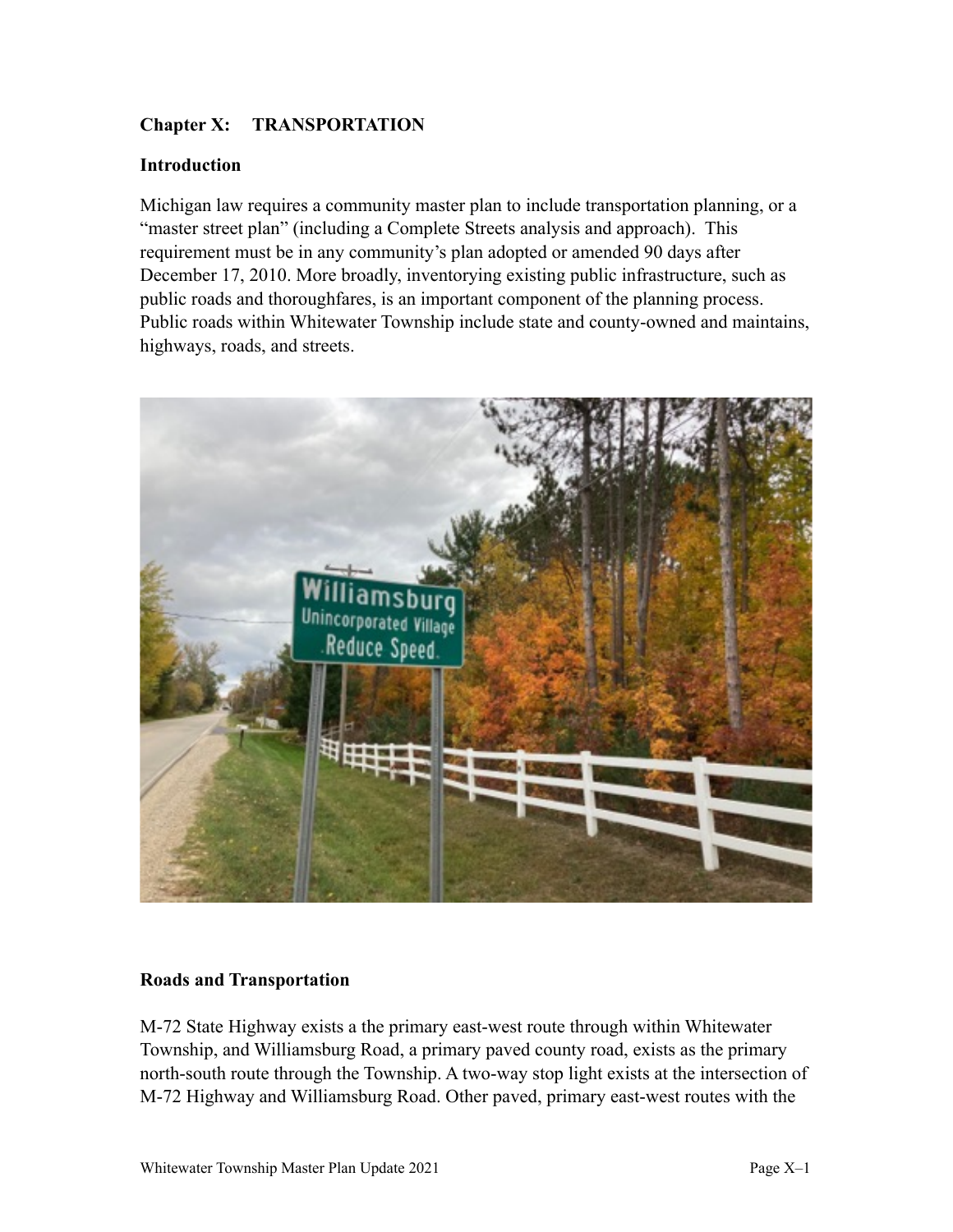

Township include Supply Road, Old M-72, Townline Road, Angell Road, Deal Road, Watson Road, Mable Road, Hawley Road, Crain Road, Ayers Road, Odell Road, Cook Road, and Church Road. Paved north-south, primary, paved county roads include Vinton Road, Broomhead Road, Skegemog Road (with an unlighted, dangerous intersection at M-72 Highway), Munro Road, and Bates Road.

Other generally less-traveled collector and unpaved east-west roads include Bunkerhill Rod, Erickson Road, Crisp Road, Whitney Road, Hursh Road, Guernsey Lake Road, Loosie Road, Gay Road, and Park Road. Collector, unpaved north-south roads include Moore Road.

Seasonal roads while county-owned are typically unpaved with no winter maintenance. Seasonal roads within Whitewater Township include Sand Lakes Road, Roots Lake Road, and Smales Road. Minor collector, paved and unpaved roads in Whitewater Township include Lackey Road, Palestrum Road, and Miami Beach Road.

Unpaved, graded gravel roads in the southern portion of the Township are known for their natural beauty, access to high quality lakes, streams/rivers, camping, hunting, trails, mountain biking and other recreational pursuits, and adjoining Sand Lakes Quiet Area, Brown Bridge Quiet/Natural Area, Boardman River, and Pere Marquette State Forest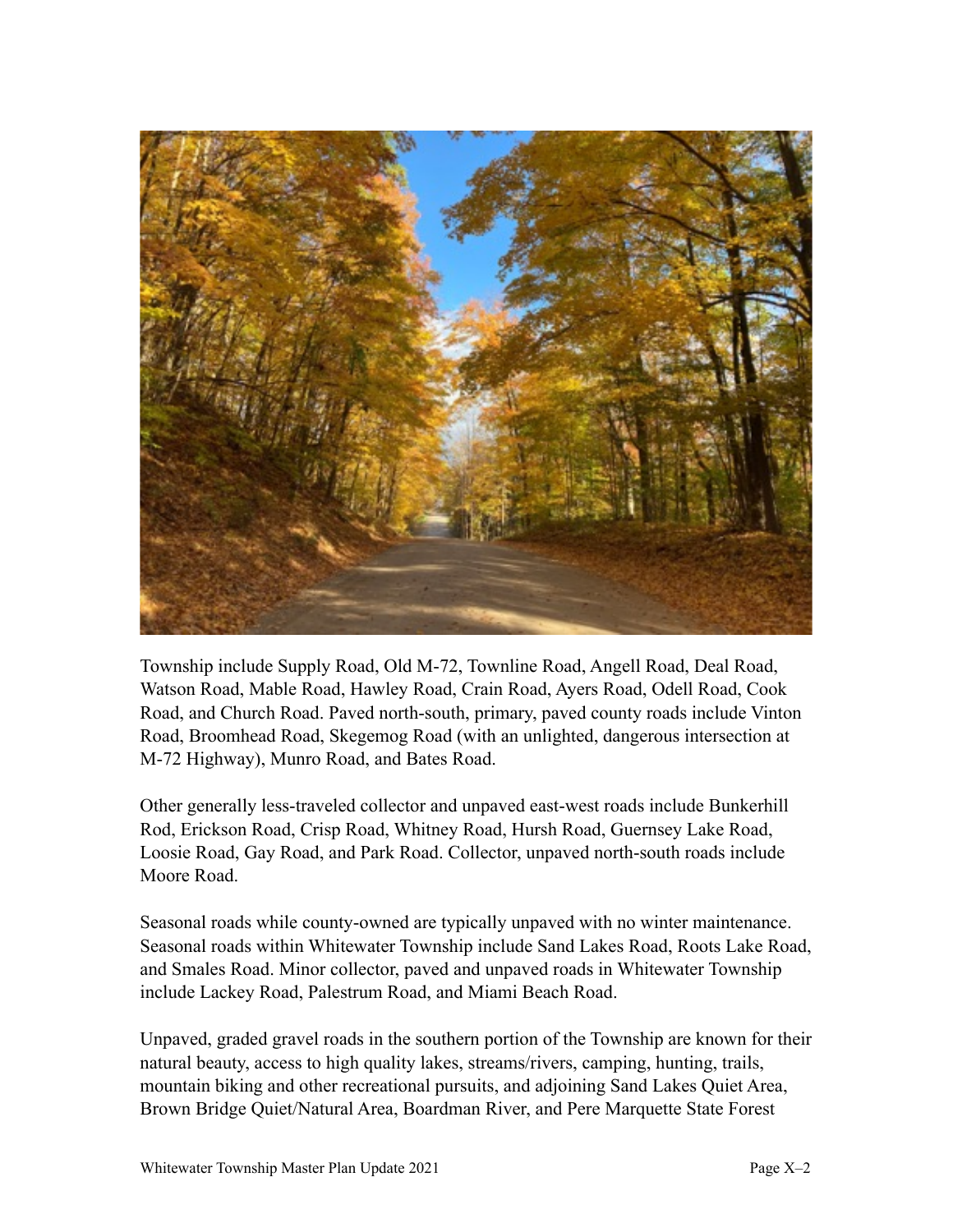lands. These routes are pleasant rides at any time of year, but are especially beautiful during the fall color season. M-72 is heavily traveled by cars and tracks, and it and its crossings are generally considered unpleasant and even unsafe for non-motorized travel and pedestrians within Whitewater Township. These and other roads within Whitewater Township can be viewed on the following Base Map on page X-X.



#### **Transportation Trends**

Many Whitewater Township roads are unpaved. Development trends are currently increasing the demands for road improvements, potentially ultimately changing the character of rural areas of Whitewater Township and using up limited state and local highway dollars. At the same time an increase in private roads, driveways and other access points along Whitewater Township roads has the potential for increasing the number of hazardous stops and turning patterns. Unregulated private road development and road access can lead to dangerous conditions and increased stop and go traffic, which in turn leads to congestion and the reduces the carrying capacity of roads and public safety.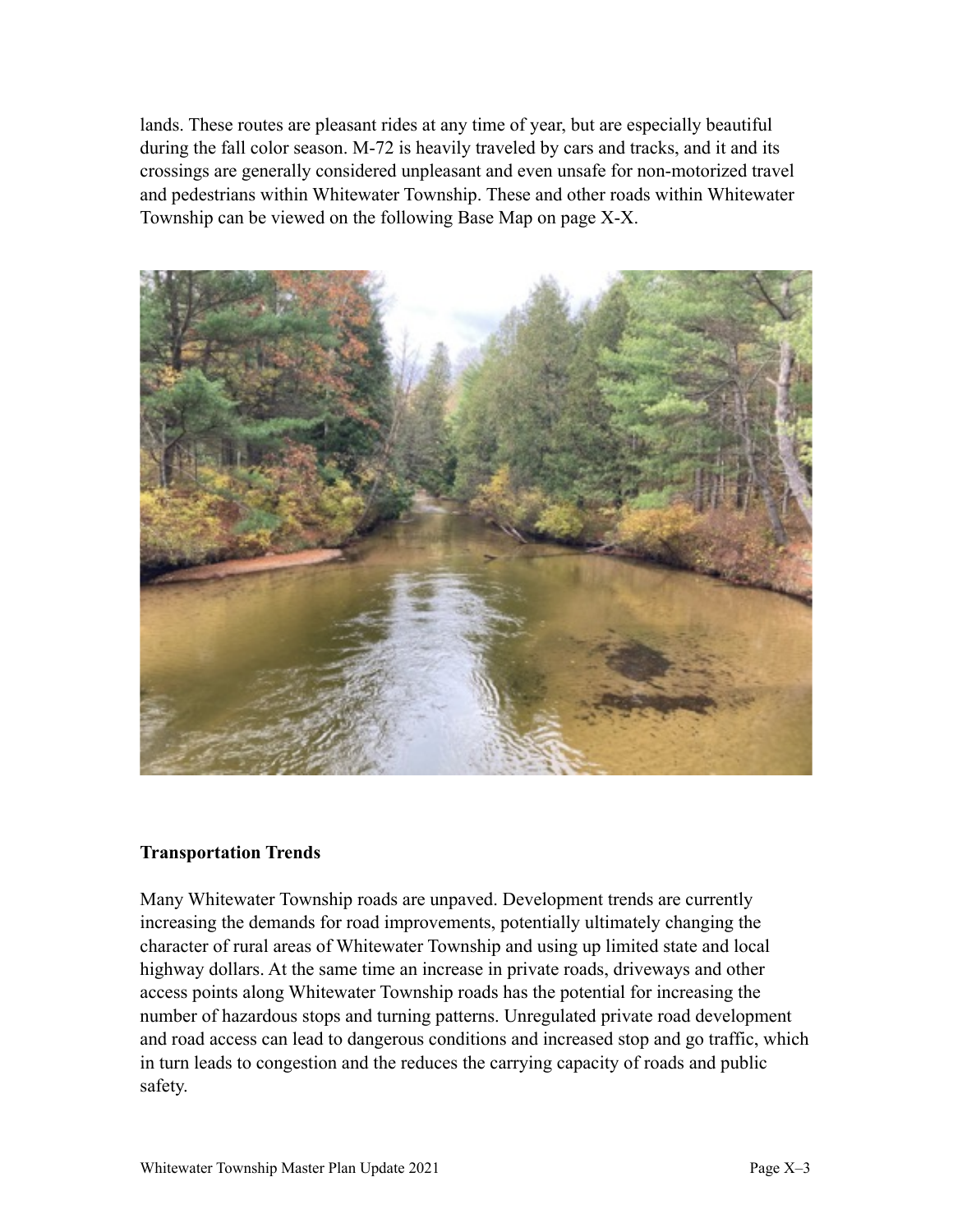

**Complete Streets** 

Michigan's Complete Streets policy recognizes that the last halfcentury of transportation planning and design has created many miles of "incomplete" streets within Michigan communities, i.e., those without safe places to walk, bike, or connect with public transportation. Such streets are particularly dangerous for older adults, children, and those living in lower income neighborhoods. The aforementioned populations can

suffer disproportionately from poor street design in many ways including: increased likelihood of illness, injury, and even death; being cut-off from jobs from a lack of or ineffective provision of public transportation options; and access to healthcare professionals, family, and friends. Additionally, the populations mentioned above tend to spend a larger proportion of their budget on transportation than other populations in Grand Traverse County.

As growth occurs in Whitewater Township a connected network of safe pedestrian routes, trails, and shared streets and roads could provides convenient access to all parts of the Township and importantly connecting pedestrians and non-motorized traffic with safe and convenient routes to schools, population centers, retail and services and parks and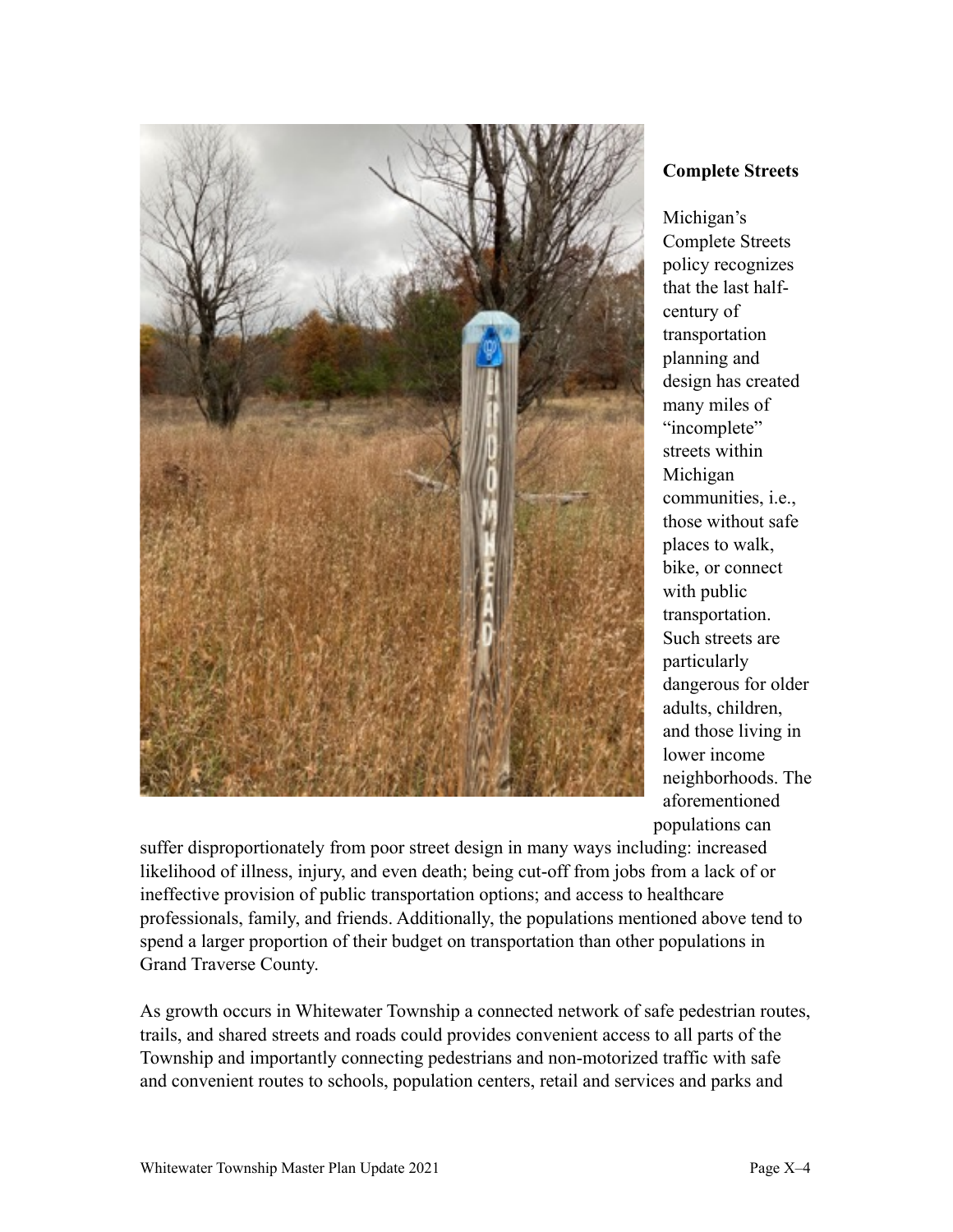recreational resources. Complete streets are designed for equitable access, comfort, and mobility of any and all users regardless of ability, age, income, or ethnicity.

Whitewater Township recognizes Complete Streets as a valuable guiding tool and opportunity to further many of its strategic goals as laid out in the Township's Master Plan. The Township's complete street vision includes:

**A Connected Township** – By creating and implementing a Complete Streets policy, the Township will work toward a network of connected streets designed for all users.

**Inviting Public Spaces** – Public roads and streets make up a significant portion of the public infrastructure in Whitewater Township. This policy endeavors to make this public space more comfortable and safe for all users, and expand opportunities for safe, shared use of the right-of-way.

**Environmental Responsibility** – Complete Streets design also offers the Township the opportunity to make streets more environmentally friendly. Whether through tree and native flower plantings, using permeable pavement where appropriate, or allowing for the separation and safe for bikes, electric bikes, scooters, etc. and auto traffic, there are many options for incorporating environmental practices into complete street designs.

**Safe Community** – The focus of the Township's Complete Streets policy is to create right-of-ways and road and street crossing that are safe for all users. This policy works to improve the overall design and configuration of streets to promote the safety of all users.

**Complete Neighborhoods** – Through the implementation of a Complete Streets policy, the Township also promotes completed networks of street and pedestrian infrastructure that connect to the whole Township, street designs that provide safe accommodations for any and all users, thus creating comfortable spaces for residents to walk, run, bike, and enjoy other physical activities.

**Economic Vitality** – Street design also plays an integral role in creating economically viable places and communities. Through increasing the walkability and over all pleasantness of streets and roads, it makes a place where people want to go to, spending time and money, and to explore. Consequently, Complete Streets design often brings tools to bear to slow traffic, giving travelers the opportunity to notice and frequent Township businesses that could have otherwise been a blur out a car window when passing through commercial corridor(s).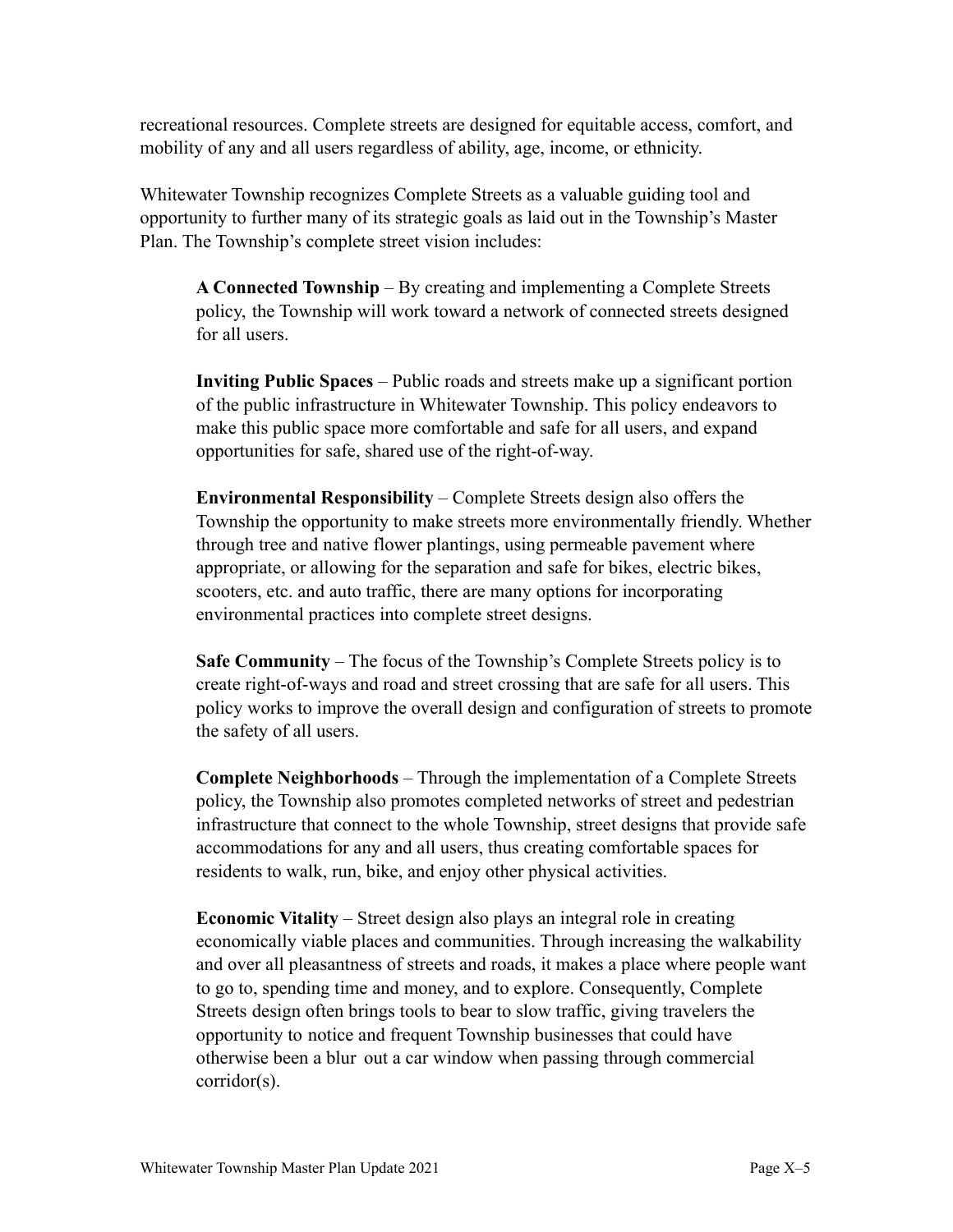Whitewater Township recognizes that while some in our Township can choose to leave their car at home on a nice day and bike or walk to their destination, there are many who do not have a choice. It is for those users that this policy acknowledges that not every user who moves by a certain mode is the same, i.e., parents with strollers or cycling with children, elders perhaps requiring more time and may benefit more from clear markings and signage when driving, people with vision impairments require audible and tactile stimuli to travel independently, those using wheelchairs, scooters, and strollers need curb ramps and sidewalks that can accommodate them. This policy endeavors to design streets that will meet these needs to the maximum extent possible.

Whitewater Township recognizes that all projects, new, maintenance, or reconstruction, are potential opportunities to apply Complete Streets design principles. The Township will, to the maximum extent practical, design, construct, maintain, and operate all roads to provide for a comprehensive and integrated network of streets, trails, and rights-of-way for people of all ages and abilities throughout the Township.

In order to create a complete network, this policy will apply to all publicly and privately funded projects including: new construction, reconstruction, rehabilitation, repair, and maintenance of transportation facilities on roads and streets, and redevelopment projects. All transportation infrastructure and street design projects requiring funding or approval by the Township, as well as projects funded solely or in part by the county, state and/or federal funding, shall comply with the Whitewater Township Complete Streets policy. Private developments and related street and road design components or related components shall also incorporate the Complete Streets policy.

In order to create Complete Streets, the latest design guidance, standards, and recommendations available shall be used in the implementation including, but not limited to:

 • The Michigan Department of Transportation Project Design and Development Guidebook

 • The latest edition of American Association of State Highway Transportation Officials (AASHTO) A Policy on Geometric Design of Highway and Streets

• The United States Department of Transportation Federal Highway

Administration's Manual on Uniform Traffic Design Controls (2009).

• The Architectural Access Board (AAB) 521CMR Rules and Regulations

 • Documents and plans created for Whitewater Township, as available such as bicycle and pedestrian network plans, highway corridor plans, street type design guides, landscape and streetscape design guides.

 • The latest edition of the National Association of City Transportation Officials (NACTO) Urban StreetDesign Guide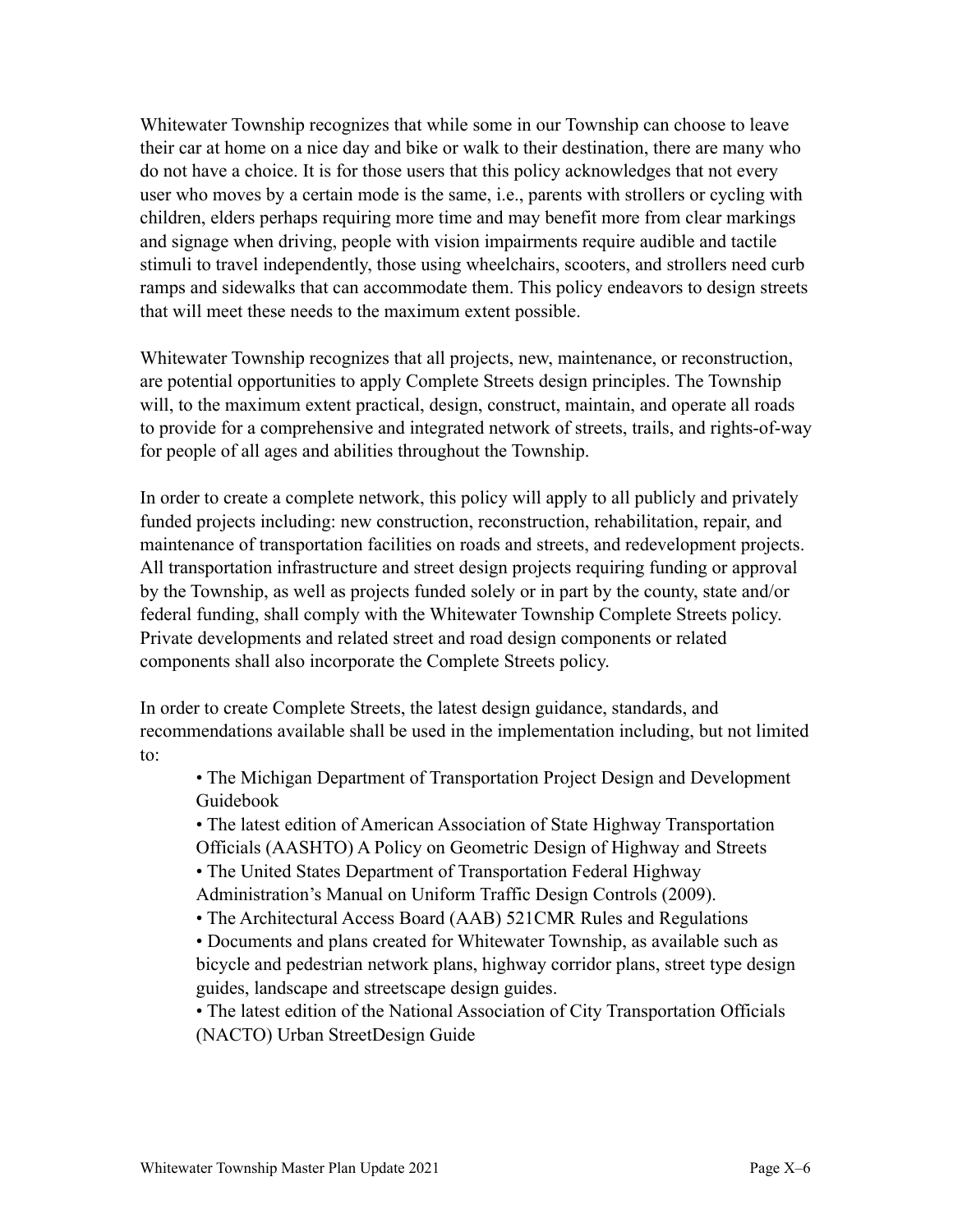## **Complete Streets Performance Measures**

Complete Streets implementation and effectiveness should be evaluated for success and opportunities for improvement. Furthermore, the Township will develop performance measures to gauge implementation and effectiveness of the policy. These measures will set the baseline understanding for where theTownship's infrastructure is currently at. The metrics will also inform goals and project selection for future years.

Metrics to be considered:

- a. Lineal feet of new or reconstructed sidewalks, pathways and bikeways
- b. Miles of new or re-striped on and off-street bicycle facilities
- c. New or reconstructed curb ramps
- d. New or repaired crosswalks
- e. New way-finding or safety signage installed
- f. New street trees/percentage of streets with tree canopy
- g. Percentage complete of bicycle and pedestrian networks
- h. Efficiency of transit vehicles on routes
- i. Percentage of transit stops with shelters
- j. Percentage of transit stops accessible via sidewalks and curb ramps
- k. Multimodal Level of Service (MMLOS)
- l. Auto trips generated
- m. Decrease in rate of crashes, injuries, and fatalities by mode
- n. Pedestrian and bicycle counts (i.e., chart increase in people biking and walking)
- o. Vehicle Miles Traveled trip reductions
- p. PASER rating; pavement conditions
- q. Satisfaction/comfort levels expressed on a preference survey

## **Complete Streets Implementation**

Whitewater Township commits to making Complete Streets practices a routine part of everyday operations including but not limited to site plan review, maintenance activities, and after action evaluation. The Township will train pertinent staff and decision-makers on the content of Complete Streets principles and best practices for implementing policy through workshops, professional development opportunities, and other appropriate means.

The Township shall review and either revise or develop proposed revisions to all appropriate planning documents (i.e., master plan, Planned Unit Develop/site condominium standards, private road design guides, landscape/open space, and recreation planning, etc.), zoning and subdivision codes, laws, procedures, rules, regulations, guidelines, programs, and templates to integrate Complete Streets principles into all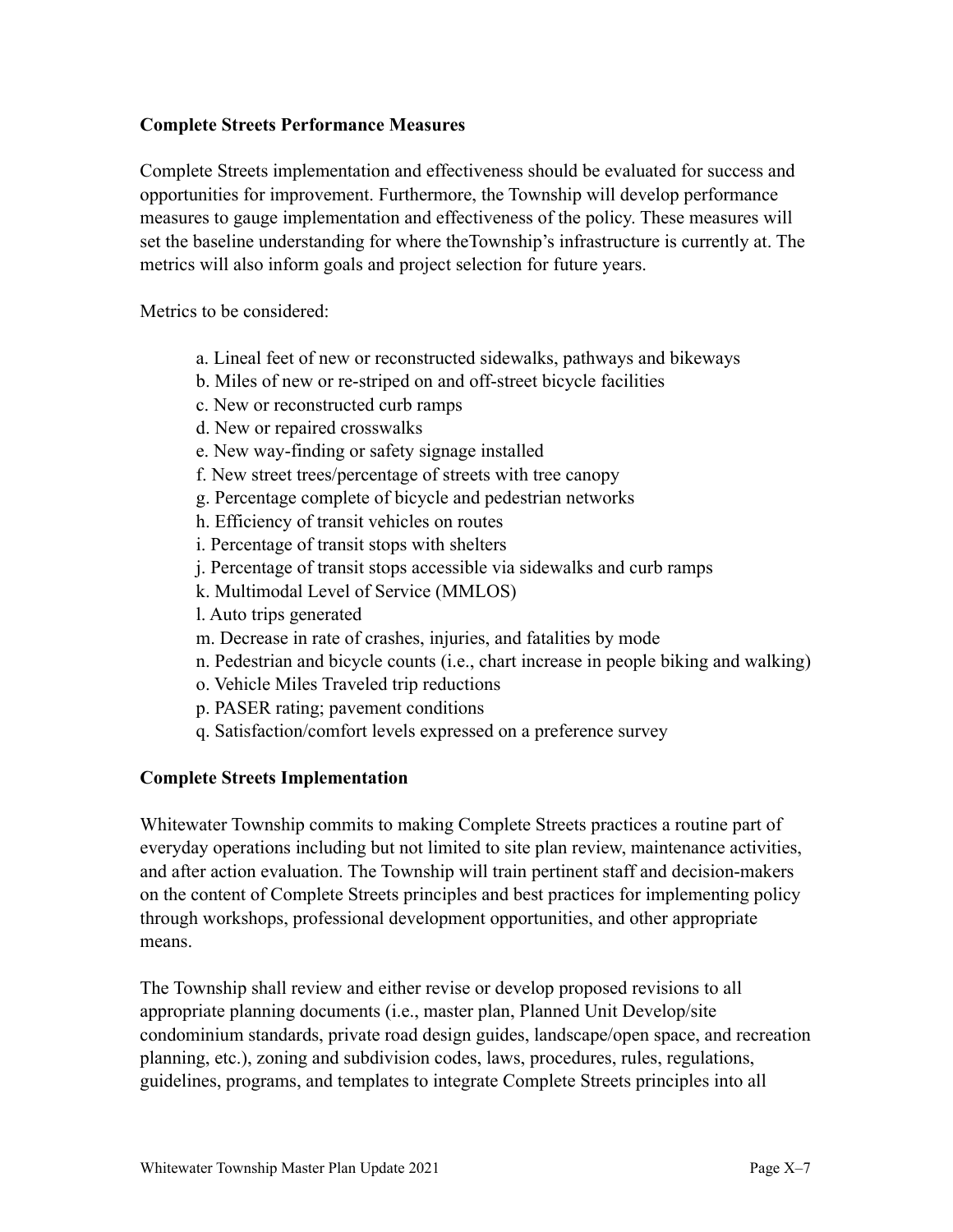right-of-way projects on and off roads and streets that carry pedestrians, bicyclists, equestrians, and motor vehicles; and include guidance from this updated Master Plan.

Whitewater Township shall develop and maintain a comprehensive inventory of pedestrian and bicycle facility infrastructure that will prioritize projects to eliminate gaps in the sidewalk and bikeway network in the Township's Master Planning process.

Every five years, during the Township shall review and update its Master Plan, including the existing non-motorized network.

Whitewater Township will evaluate its Capital Improvement Projects prioritization to encourage implementation of Complete Streets.

Whitewater Township will utilize inter-governmental, inter-agency, and interdepartmental coordination to promote the most responsible and efficient use of resources for activities within public right of ways.

Whitewater Township will seek out appropriate sources of funding and grants for implementation of its Complete Streets policies, and enhance and support regional efforts to develop public and pedestrian-oriented transportation choices and facilities.

Finally, the Township will also encourage county-wide and regional transportation and access management planning, and coordinate with adjacent counties as well as county, state and federal agencies on transportation planning and implementation. The Township will encourage county-wide trails planning, and coordinate with adjacent counties as well as state and federal agencies on recreational resource planning and implementation.

## **Public Transportation**

The Bay Area Transportation Authority (BATA) provides over half a million rides to residents and visitors of Leelanau and Grand Traverse counties, including Whitewater Township and the city of Traverse City. BATA provides public transportation services to both counties from a voter-approved a multi-year millage.

BATA provides on-line bus schedules and maps will help regional riders find bus loop stop closest to them and offers shelter, benches, and bike racks at numerous established loop pick-up locations. BATA also provides a fixed loop service for downtown Traverse City, and villages in Grand Traverse and Leelanau Counties. Riders outside of fixed bus loops can link to on-demand services to request a ride, similar to Lyft or UBER, and BATA's Village Link service helps rural area riders communicate with BATA Dispatch Services to schedule connections and pick-ups. Since 2017 BATA has grown to employ 120 people, acquired new, greener buses, added and renovated transfer stations.